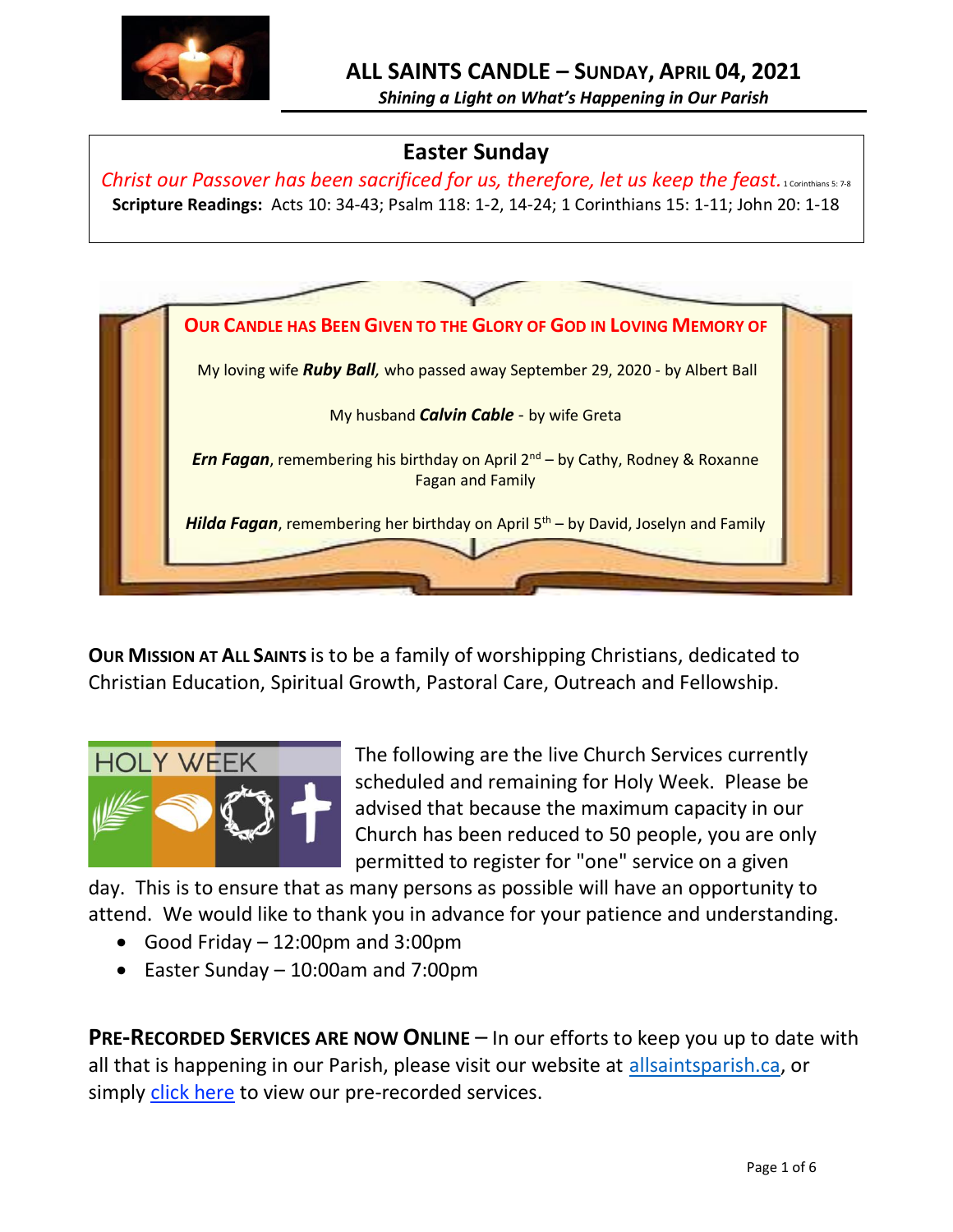

We would like to say a big **THANK-YOU** to all those who supported our annual Easter Memorial Booklet again this year. It's a great opportunity to pay that special tribute to loved ones during the Easter season.

This booklet will be permanently available online in *The Candle* section of our [website,](http://allsaintsparish.ca/) or can be viewed directly by [clicking here.](http://allsaintsparish.ca/candle/2021%20Candle/2021_Easter_Memorials.pdf)

My Dear Friends,

I have wonderful news to share with you today.

Hallelujah, Hallelujah, he has risen indeed, Hallelujah!

In the miraculous event of the resurrection from the dead, our Lord Jesus Christ defeated death, hell and the grave. Our sins were purged by the only paschal lamb worthy to do so.

Heaven is assured for the believer who puts their complete trust and hope in our heavenly father and son.

If there is ever a time we need hope, light, strength and assurance it is now.

We all know too well the challenges and trials of covid 19. For many in this world it has even taken their very life. not to mention those who have lost their jobs, businesses, mental health struggles etc.

My friends this has not escaped God's attention. For God knowing all things sent his son, to be a very present help in times of trouble.

That same resurrected Jesus, if you will allow him, will walk with you every step of the way. He will also grant you the peace of God which surpasses all understanding if you truly and prayerfully seek such.

In closing, may you feel and share the resurrected joy of our saviors rising from this life unto our permanent home of heaven this day and forever more. Amen.

Wayne+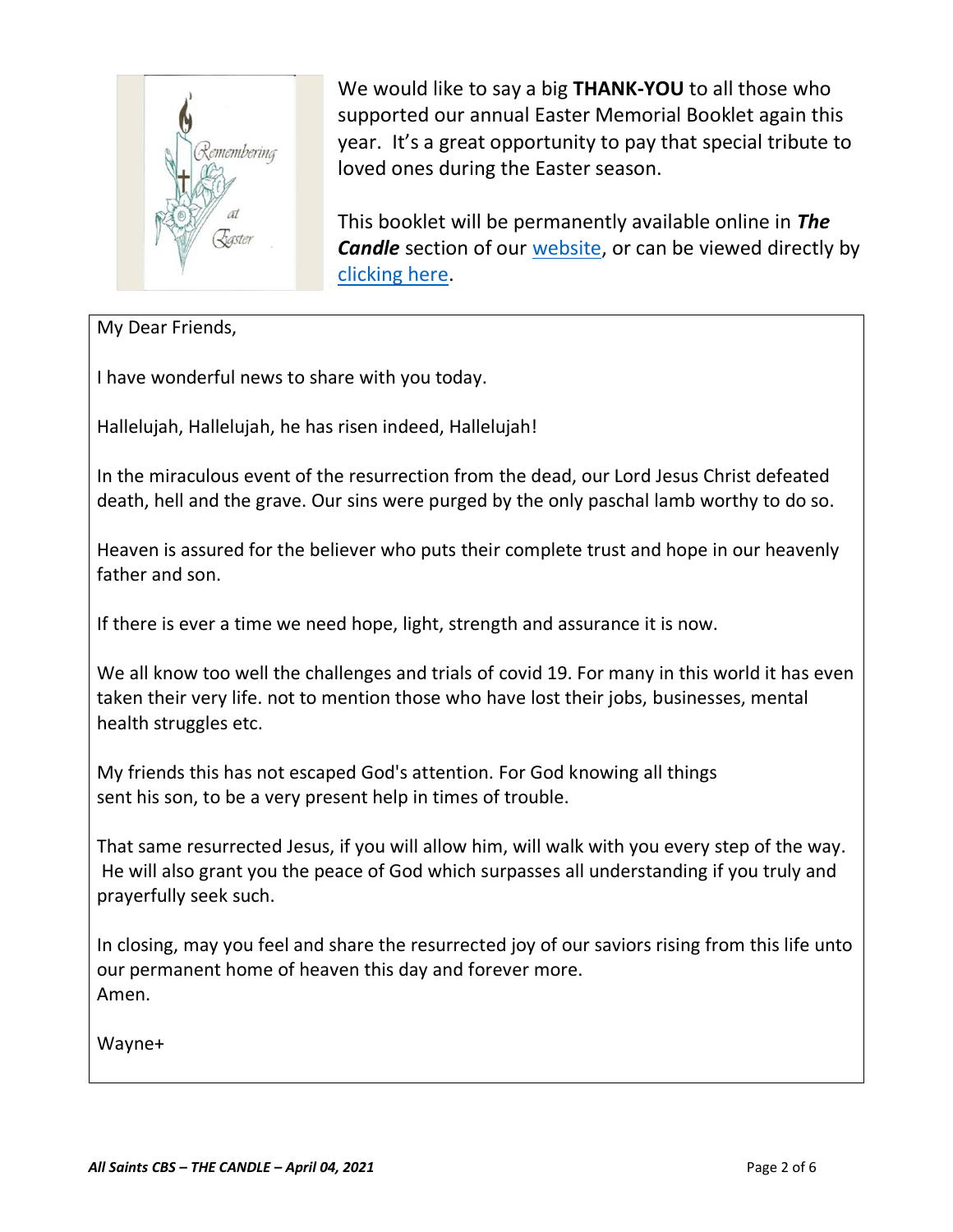**AGM** - Vestry has reinstated the Church Re-Opening Taskforce Team to develop a COVID safe plan to host our Annual General Meeting (AGM). If approved by Vestry, it will then be forwarded to the Diocese for their review, and hopefully their approval. We will keep you advised of any updates. This team will continue their planning utilizing virtual team meetings.

**CHURCH RE-OPENING FOR LIVE SERVICES -** There are several key changes from our previous Level-2 state, which we will highlight below. However, please be sure to read the complete Diocesan guidelines by [clicking here.](http://allsaintsparish.ca/document_library/COVID-19/210324%20COVID-19%20Revised%20Alert%20Level%202%20effective%20March%2027%202021.pdf)

- Parishes may resume operations based on February 01, 2021 version of the "Many Members - [One Body" \(MMOB\)](https://anglicanenl.net/home/wp-content/uploads/2021/02/Many-Members-One-Body-February-2021.pdf) guidelines document
- At indoor gatherings, masks must be worn by all people at all times, except to consume the Eucharist
- The maximum capacity at indoor gatherings is reduced to 50, however, Sunday School, Godly Play, Confirmation Group and other Faith Based gatherings for children remain suspended
- Only single household units may sit together
- A maximum of 30 minutes of singing is permitted within a 60-minute service
- Virtual or curb-side drop-off fundraising may resume with a maximum of 50 volunteers in the building

**DO WE HAVE YOUR EMAIL ADDRESS?** - Now, more than ever, email is becoming one of the safest and quickest ways for our Parish to keep you informed. We would love to have your email address so that we may include you in our email bulletins and information notices. Please email it to [communications@allsaintsparish.ca,](mailto:communications@allsaintsparish.ca?subject=eMail%20Address%20Update) or simply [click here](http://allsaintsparish.ca/email_updates) to complete our online registration form.

**SPONSORING 'THE CANDLE'** - We would like to remind Parishioners and Friends that you may sponsor our weekly bulletin, **'***THE CANDLE***'**, and have it dedicated in memory of a loved one. Your personal tribute will be prominently posted on the Bible graphic located at the top of the front



page, and your kind donation of \$25 would be greatly appreciated. Additionally, you can honor of a loved one by posting your favourite picture, along with a memorial verse, and your kind donation of \$50 for this full page tribute is greatly appreciated. A paper copy of '*THE CANDLE*' is distributed at all Sunday services, and a digital copy is permanently archived on our Parish website at [allsaintsparish.ca](http://allsaintsparish.ca/thecandle.html)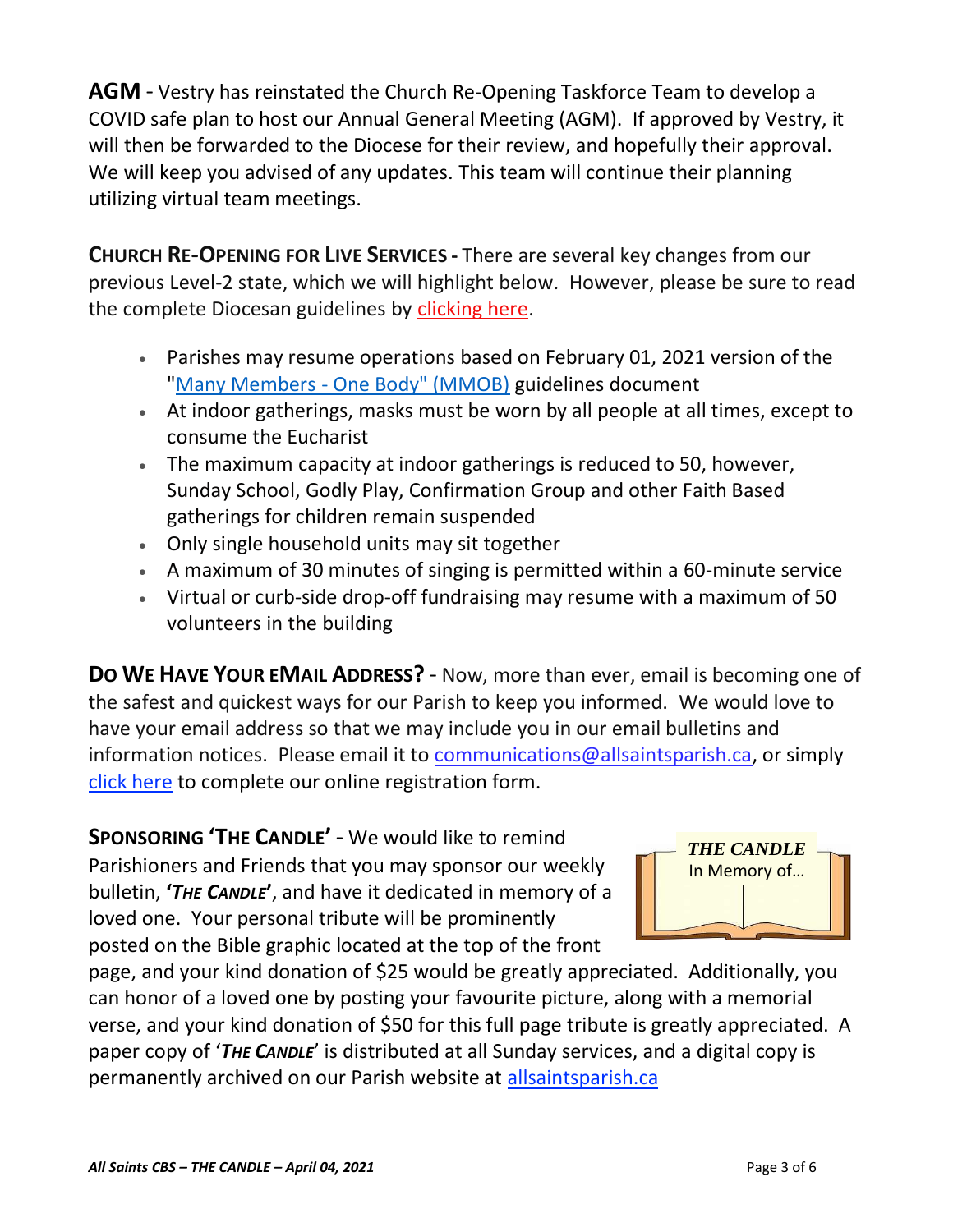**2021 CHURCH OFFERTORY ENVELOPES** - Because all Churches and buildings currently must remain closed to the general public, if you have not yet picked up your 2021 offertory envelopes, please continue using those from 2020, and simply place them in our mail drop-slot, which is located at the top of the stairs, just to the left of the main entrance of our Parish Hall. If you do not have



any envelopes, please simply use a plain white envelope, and write your name and envelope number (if you know it) on the outside, and then drop it in the drop-slot.

You may also e-Transfer us your offering via your bank's Interac service simply by emailing it to [donations@allsaintsparish.ca.](mailto:donations@allsaintsparish.ca) And of course, we always encourage you to consider signing up for our eGivings program which automatically sends us your offering at whatever interval you choose and are comfortable with. Please [click here](http://allsaintsparish.ca/egiving-online-information-form) to register your eGivings online, or go to our website and follow the eGiving notes. If you have [any](https://wfsites-to.websitecreatorprotool.com/870a5dd5.com/Admin/%7BSK_NODEID__22939341__SK%7D) questions, please email your Finance Team at [finance@allsaintsparish.ca,](mailto:finance@allsaintsparish.ca) or call our Office at 834-4501.



The word Lent means Spring. The season of Lent lasts for 40 days because that is how long Jesus was in the desert, fasting and resisting Satan's temptations.

Please [click](http://allsaintsparish.ca/kids-corner) the Kids Corner button to the left to reach our resource area for a variety of Christian Youth Education activities. If you

would like to be a part of this exciting Ministry, please let us know by clicking [here.](http://allsaintsparish.ca/index.html#comments) Stay tuned for a new craft activity each Sunday....

**COVID-19 UPDATE –** Due to the elevated number of COVID-19 cases in our province, all Churches and buildings within the Diocese have been closed until further notice. The following is a summary of the impacts on All Saints Parish CBS:

- All Church buildings and properties are closed and will not be accessible by the public
- Church building may be used for live streaming or recording worship services, however, it must not exceed five people, and singing is not permitted
- Burials at graveside is permitted, however, it is limited to five people, and all must be masked, and there can be no singing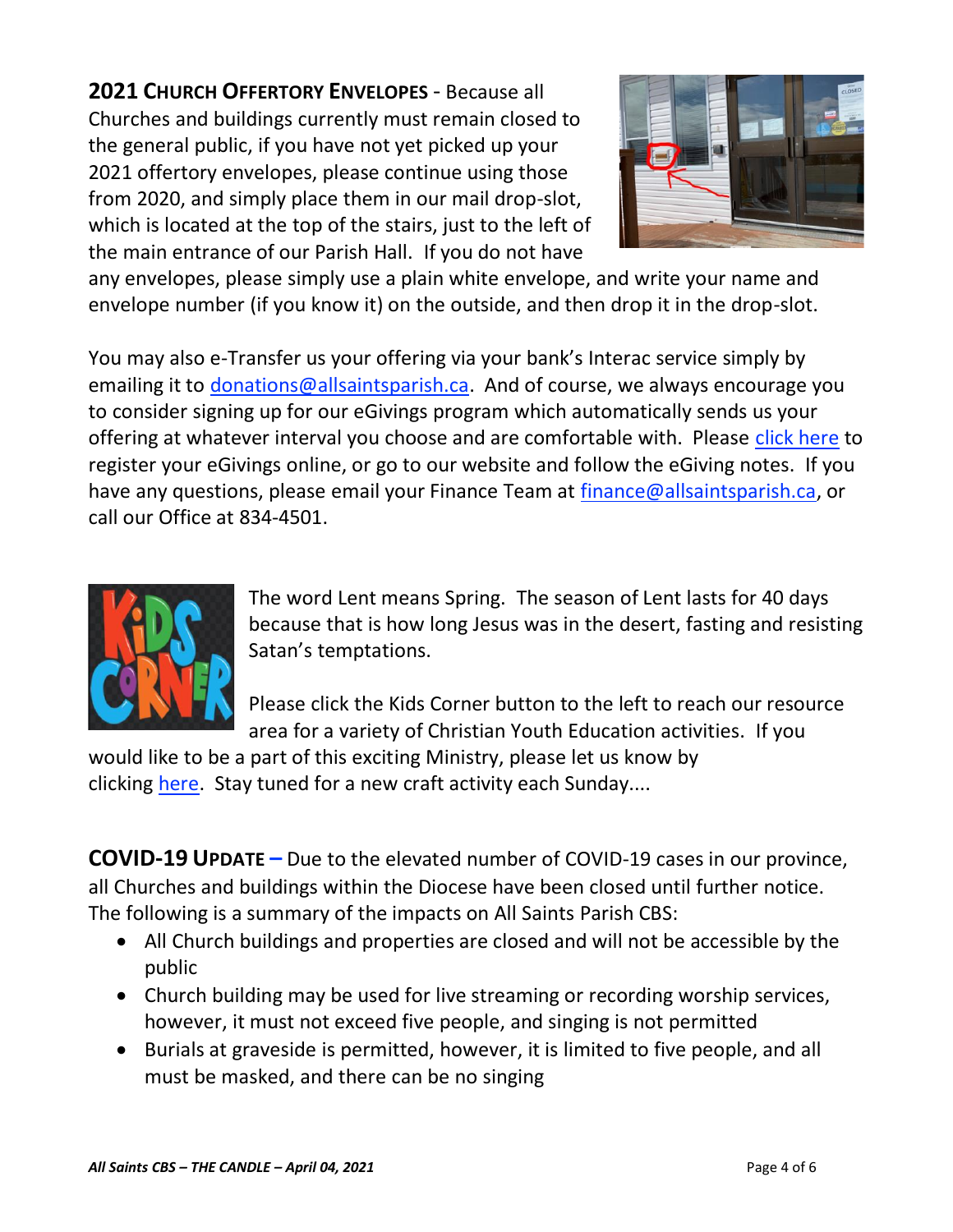- Rental of buildings limited to provincially licensed day care providers only, and masks must be worn based on Government mandates. Special exemptions may be approved by the Diocese
- Church office must remain closed except for access to perform functions essential to the continued operation of the Church
- Fundraising limited to electronic means only
- Home communion not permitted
- All in-person Church and ministry gatherings must cease, but may continue utilizing on-line facilities

We are attempting to keep our website [\(allsaintsparish.ca\)](/Users/ralphfagan/Documents/All%20Saints%20Parish/Candle/ASP%202021%20Candle/allsaintsparish.ca) current with all updates as they are published. You will find a number of key links (Diocesan, Provincial Government, and Federal Government) just below our Bulletin Board graphic of our webpage. We invite you to check back often. And please stay safe!!!!

## **IN MEMORIAM – GENERAL FUND**

- In loving memory of *June Cluney* by the Cluney Family
- In loving memory of Aunt *Lillian Jefford* by Ruby Jefford
- In loving memory of Aunt *Lillian Jefford* by Mary Norman
- In loving memory of *Lillian Jefford* by Judy & Wesley Jefford
- In loving memory of *Lillian Jefford* by Graham & Sandra Taylor
- In loving memory of *Rita Eason* by Graham & Sandra Eason
- In loving memory of *Lillian Jefford* by Julie Batten
- In loving memory of *Lillian Jefford* by Roy & Rosalind